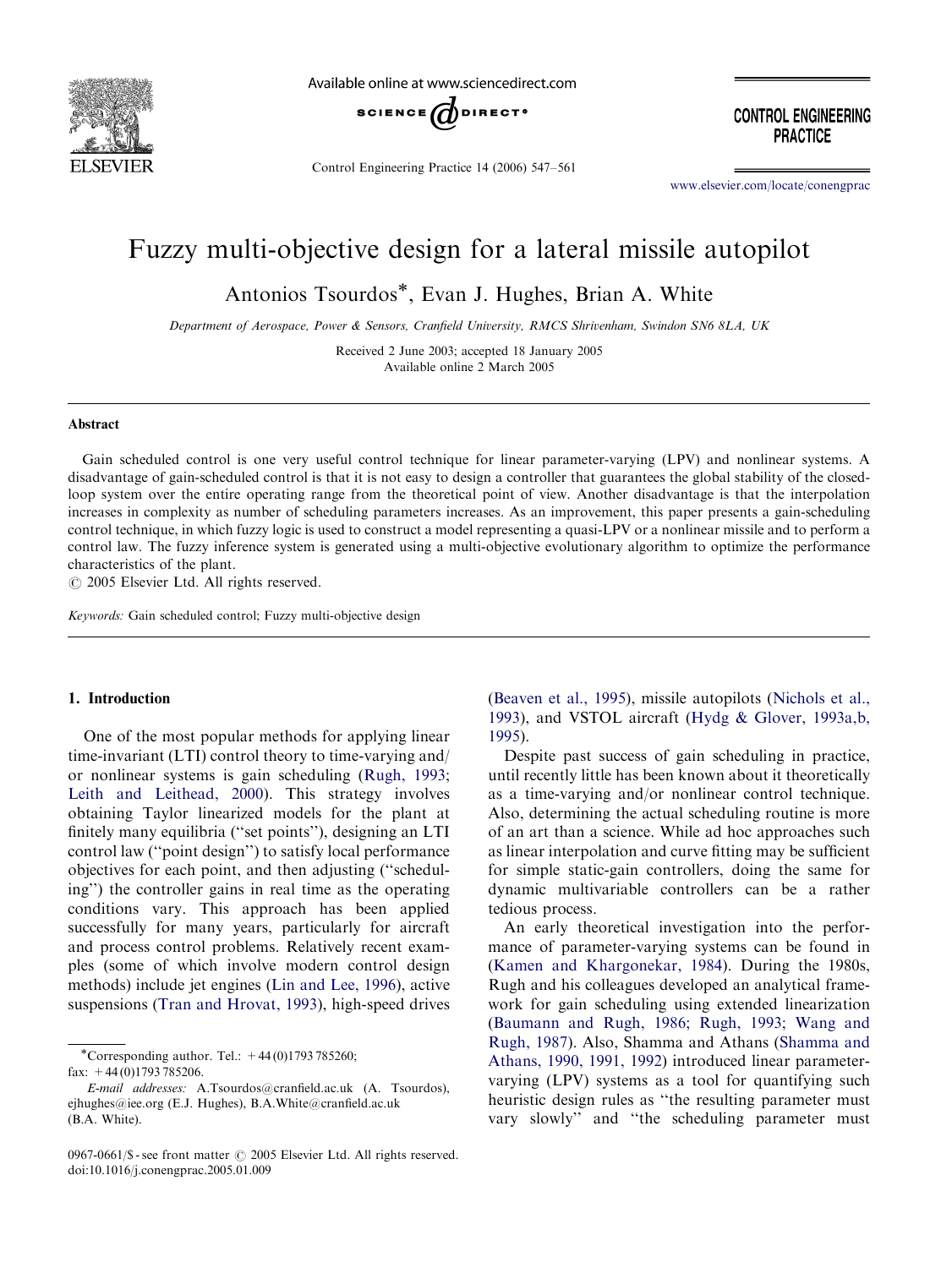capture the nonlinearities of the plant''. Shahruz and Behtash ([Shahruz and Behtash, 1992](#page-13-0)) suggested using LPV systems for synthesizing gain-scheduled controllers, and Shamma and Cloutier ([Shamma and Cloutier,](#page-14-0) [1993](#page-14-0)) have used LPV plant models with  $\mu$ -synthesis ([Balas et al., 1994;](#page-12-0) [Packard and Doyle, 1993;](#page-13-0) [Packard et](#page-13-0) [al., 1993\)](#page-13-0) for designing missile autopilots.

Attention has since turned to performance and design of parameter-dependent controllers for LPV systems. Various design methods which have been proposed share several common features, e.g., the current methods are based on extended state-space approaches to  $H_{\infty}$  optimal control for LTI systems ([Doyle et al.,](#page-13-0) [1989](#page-13-0); [Gahinet and Apkarian, 1994;](#page-13-0) [Scherer, 1992;](#page-13-0) [Stoorvogel, 1992\)](#page-14-0), and LTV systems ([Ravi et al.,](#page-13-0) [1991](#page-13-0)). Performance is usually measured in terms of the induced  $L_2$ -norm, and controllers are designed for certain classes of parameter variations, e.g., real or complex values, arbitrarily fast or bounded rates of variation, shape of the parameter envelope etc. The resulting parameter-dependent controllers are scheduled automatically, so that the often arduous task of scheduling a complex multivariable controller a posteriori is avoided.

The existing methods also rely on linear matrix inequalities (LMI) for computing controllers, characterizing performance, and/or determining solubility of design problems. Many problems involving LMI have been found to arise in control theory ([Boyd et al., 1994;](#page-13-0) [Packard et al., 1991\)](#page-13-0). Moreover, efficient algorithms have been developed for using convex programming to solve feasibility and optimisation problems involving LMI [\(Boyd et al., 1994](#page-13-0); [Nemirovskii and Gahinet,](#page-13-0) [1994](#page-13-0)); some have been incorporated into commercial software for control system design [\(Balas et al., 1994;](#page-12-0) [Gahinet et al., 1995\)](#page-13-0).

One approach involves LPV systems and controllers whose parameter dependence can be expressed as linearfractional transformations (LFTs) [\(Doyle et al., 1991\)](#page-13-0). The approach relies on scaled small-gain methods and scaled  $H_{\infty}$  optimisation to design parameter-dependent controllers that also resemble LFTs and provide closedloop stability ([Apkarian and Gahinet, 1995](#page-12-0); [Boyd et al.,](#page-13-0) [1994](#page-13-0); [Packard, 1994\)](#page-13-0). Initial design examples ([Spillman](#page-14-0) [et al., 1996\)](#page-14-0) seem to indicate that the method is robust, but conservative (as small gain methods tend to be); the parameters are assumed to be complex and vary arbitrarily quickly.

Another approach uses Lyapunov methods [\(Vidyasa](#page-14-0)[gar, 1993](#page-14-0)) instead of the small-gain theorem to account for parameter variation. Becker [\(Becker, 1993;](#page-12-0) [Becker](#page-12-0) [and Packard, 1994\)](#page-12-0) applied the notion of quadratic stability ([Barmish, 1995;](#page-12-0) [Khargonekar et al., 1990;](#page-13-0) [Rotea et al., 1993\)](#page-13-0) (well established for arbitrarily quickly varying LTV systems) to LPV systems, and extended it to quadratic performance by adding sufficient conditions for bounding the induced  $L_2$ -norm. These conditions are characterized by a single quadratic Lyapunov function (SQLF) that satisfies certain LMIs. Becker's doctoral thesis presents an LMIs method for providing quadratic performance using linear parameter-dependent feedback.

Since the parameters are expected to vary arbitrarily quickly, this SQLF method has also been found to be conservative [\(Apkarian et al., 1995](#page-12-0); [Apkarian et al.,](#page-12-0) [1995](#page-12-0); [Wu et al., 1996\)](#page-14-0). However, Wu and others ([Becker, 1996;](#page-12-0) [Wood, 1995](#page-14-0); [Wu, 1995](#page-14-0)) have reduced the conservatism of this natural extension to LMI-based  $H_{\infty}$  control ([Gahinet and Apkarian, 1994](#page-13-0); [Iwasaki and](#page-13-0) [Skelton, 1994\)](#page-13-0) (though at a greater computational cost) by using parameter-dependent quadratic Lyapunov functions (PDLFs) that allow for a priori bounds on the parameters' rates of variation. Parameter-dependent quadratic Lyapunov functions have also been used by Haddad and Bernstein [\(Haddad and Bernstein, 1993;](#page-13-0) [Haddad and Bernstein, 1995\)](#page-13-0), and by Apkarian, Gahinet, and their colleagues ([Feron et al., 1996;](#page-13-0) [Gahinet et al., 1996](#page-13-0)) to study robustness of LTI systems to constant (or slowly varying) real, parametric uncertainty.

In this paper a sideslip velocity autopilot is designed for a realistic model of a tactical missile using fuzzy gain scheduling. The tail-controlled missile in the cruciform fin configuration ([Horton, 1992](#page-13-0)) is modelled as a second-order quasi-linear parameter-varying (QLPV) system. This missile model is obtained from the Taylor linearized model of the horizontal motion by including explicit dependence of the aerodynamic derivatives on a state (sideslip velocity) and external parameters (longitudinal velocity and roll angle). The first contribution is to consider this detailed QLPV (and thus nonlinear) model.

The autopilot design is based fuzzy pole-placement control. The performance objectives related with the transient, i.e. settling time, rising time, peak overshoot are achieved with the fuzzy pole-placement. However, since our problem is one of tracking, an additional performance objective, that of zero steady-state error should be taken into account. This can be achieved with an integral term in forward loop. In this scheme, unknown parameters are estimated and based on these estimates, control parameters are updated. Computer simulations show that this approach is very promising for the motion control design for missiles, which are highly quasi-linear in dynamics. The optimisation of the fuzzy system is performed using a multi-objective evolutionary algorithm.

Evolutionary Algorithms are iterative optimization procedures inspired by Darwin's hypothesis that animals in the natural world adapt to fit the environment better through a process of survival of the fittest [\(Zalzala](#page-14-0) [and Flemming, 1997](#page-14-0)). Unlike most classical optimisa-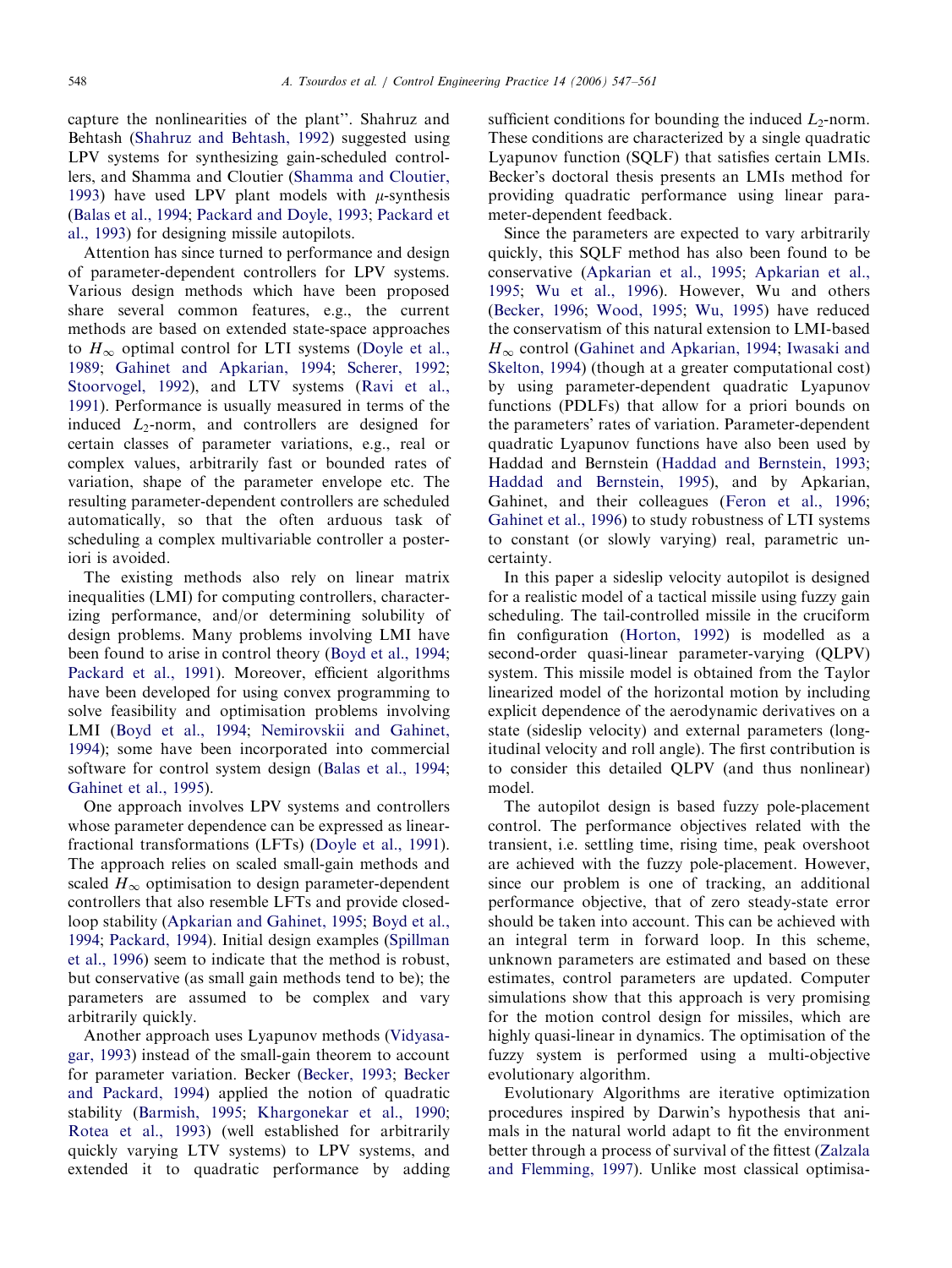tion methods that use the local gradient of the quality, or objective function, to perform a local search, evolutionary algorithms utilize a parallel search of the problem space. Where conventional algorithms are prone to becoming stuck in local optima, evolutionary algorithms are capable of finding global optima too.

In problems with multiple objectives, there may not be one single solution. There is more likely to be a set of solutions (called the Pareto set) where objectives conflict, leading to no one single solution which is better in all objectives.

In order to use a conventional optimization process with multiple objectives, the objectives must be combined into a single value to optimize. In order to construct the Pareto set, multiple runs of the optimizer must be performed with different combinations of the objectives (often weights are used to express the relative significance of each objective).

Because the evolutionary algorithm employs a parallel optimization search, it is possible to generate an approximation of the entire Pareto set in a single optimization run [\(Deb, 2001\)](#page-13-0). The primary aim of this paper is the demonstration of the concept of applying multi-objective evolutionary algorithms to this form of control problem. The multi-objective algorithm used is considered a 'lower benchmark' on what is achievable through evolutionary methods. The basic non-dominated ranking is known to be weak at spreading out solutions across the Pareto set, and the convergence rate is not as fast as some more recent algorithms such as NSGA2 ([Deb et al., 2000\)](#page-13-0), SPEA2 ([Zitzler et al., 2001](#page-14-0)) and  $\varepsilon$ -MOEA ([Deb et al., 2003](#page-13-0)).

Section 2 details the missile model and coefficients, Section 3 describes the design of the controller and the structure of the fuzzy inference system. The multiobjective evolutionary algorithm is detailed in Section 4. Section 5.2.1 shows typical results from the optimization process and Section 6 concludes.

#### 2. Quasi-linear parameter varying missile model

Missile autopilots are usually designed using linear models of non-linear equations of motion and aerodynamic forces and moments ([Horton, 1995;](#page-13-0) [Wise, 1992](#page-14-0)). The objective of this paper is the design of a lateral acceleration autopilot for a quasi-linear parameter varying missile model. This model describes a reasonably realistic airframe of a tail-controlled tactical missile in the cruciform fin configuration (Fig. 1). The aerodynamic parameters in this model are derived from wind-tunnel measurements ([Horton, 1992\)](#page-13-0).

The starting point for mathematical description of the missile is the following non-linear model ([Tsourdos et al., 1998](#page-14-0); [Horton, 1992\)](#page-13-0) of the horizontal  $=\frac{1}{2}I_{z}^{-1}\rho V_{o}Sd(\frac{1}{2}dC_{n_{r}}r+C_{n_{v}}v+V_{o}C_{n_{\zeta}}\zeta).$  (1)

 $\dot{r} = n_v(M, \lambda, \sigma)v + n_r(M, \lambda, \sigma)r + n_z(M, \lambda, \sigma)\zeta$ 

where the variables are defined in Fig. 1.

motion (on the  $xy$  plane in Fig. 1):  $\dot{v} = v_v(M, \lambda, \sigma)v - Ur + v_z(M, \lambda, \sigma)\zeta$  $=\frac{1}{2}m^{-1}\rho V_oS(C_{y_v}v + V_oC_{y_\zeta}\zeta) - Ur,$ 

Here v is the sideslip velocity, r is the body rate,  $\zeta$  the rudder fin deflections,  $y_n, y_\ell$  semi-non-dimensional force derivatives due to lateral and fin angle,  $n_v, n_c, n_r$  seminon-dimensional moment derivatives due to sideslip velocity, fin angle and body rate. Finally,  $U$  is the longitudinal velocity. Furthermore,  $m = 125$  kg is the missile mass,  $\rho = \rho_0 - 0.094h$  air density  $(\rho_0 = 1.23 \text{ kg m}^{-3}$  is the sea level air density and h the missile altitude in km),  $V<sub>o</sub>$  the total velocity in m s<sup>-1</sup>,  $S = \pi d^2/4 = 0.0314 \,\text{m}^2$  the reference area  $(d = 0.2 \,\text{m})$  is the reference diameter) and  $I_z = 67.5 \text{ kg m}^2$  is the lateral inertia. For the coefficients  $C_{y_n}, C_{y_r}, C_{n_r}, C_{n_r}, C_{n_r}$  only discrete data points are available, obtained from wind tunnel experiments. Hence, an interpolation formula, involving the Mach number  $M \in [0.6, 6.0]$ , roll angle  $\lambda \in$ [4.5°, 45°] and total incidence  $\sigma \in [3^{\circ}, 30^{\circ}]$ , has been calculated with the results summarized in [Table 1.](#page-3-0)

The total velocity vector  $\vec{V}_o$  is the sum of the longitudinal velocity vector  $\vec{U}$  and the sideslip velocity vector  $\vec{v}$ , i.e.  $\vec{V}_o = \vec{U} + \vec{v}$ , with all three vectors lying on the xy plane (see Fig. 1). We assume that  $U \gg v$ , so that the total incidence  $\sigma$ , or the angle between  $\vec{U}$  and  $\vec{V}_o$ , can be taken as  $\sigma = v/V_o$ , as  $\sin \sigma \approx \sigma$  for small  $\sigma$ . Thus, we have  $\sigma = v/V_o$ , as  $\frac{\sin \theta \approx \theta}{v^2 + U^2}$  for small  $\theta$ .<br>Thus, we have  $\sigma = v/V_o = v/\sqrt{v^2 + U^2}$ , so that the total incidence is a non-linear function of the sideslip velocity and longitudinal velocity,  $\sigma = \sigma(v, U)$ .

The Mach number is obviously defined as  $M = V_o/a$ ; The wach number is obviously defined as  $\frac{M}{N} = V_o/a$ ,<br>where *a* is the speed of sound. Since  $V_o = \sqrt{v^2 + U^2}$ , the Mach number is also a nonlinear function of the sideslip velocity and longitudinal velocity,  $M = M(v, U)$ .

It follows from the above discussion that all coefficients in [Table 1](#page-3-0) can be interpreted as nonlinear



Fig. 1. Airframe axes.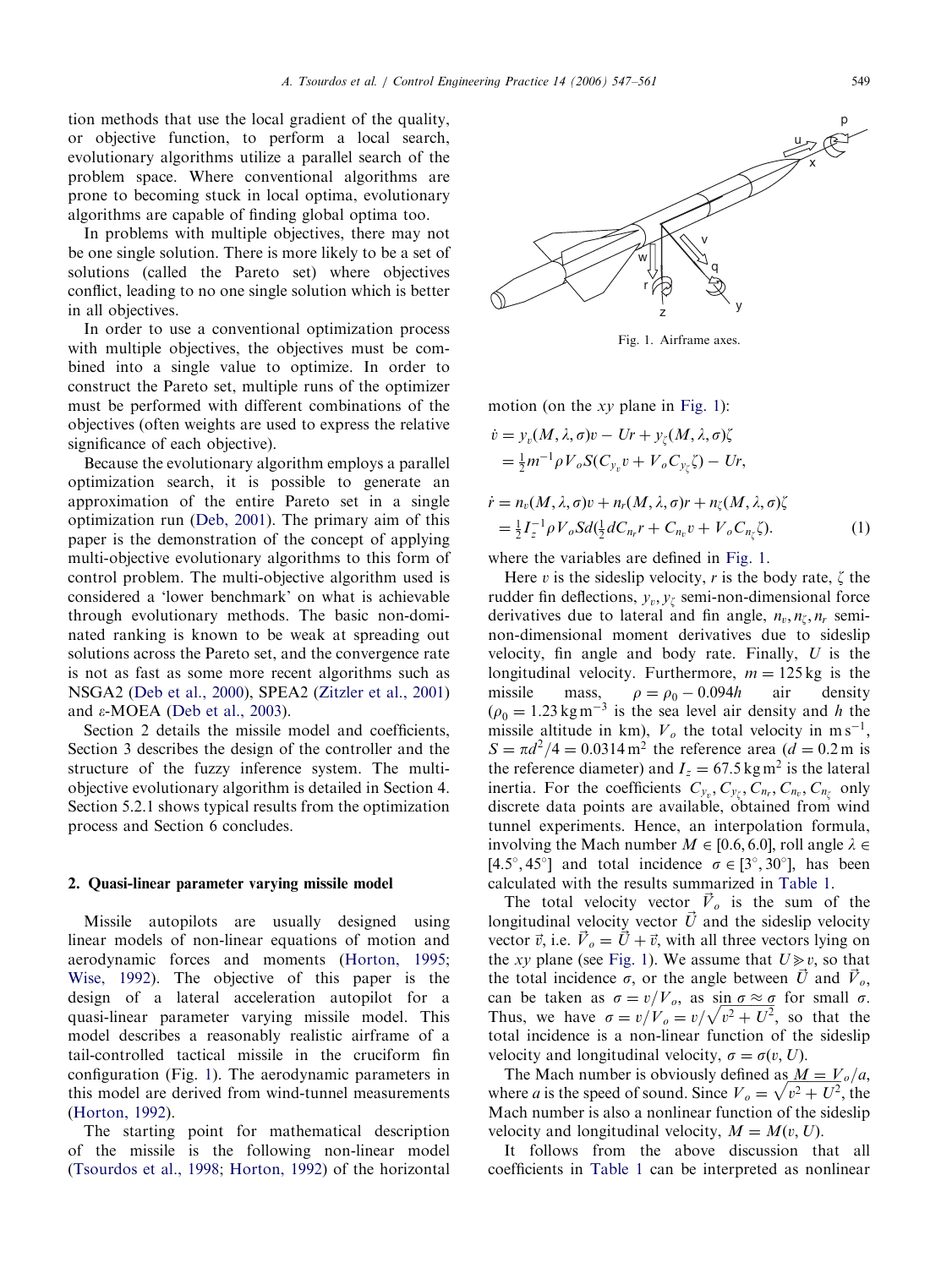<span id="page-3-0"></span>Table 1 Coefficients in non-linear model (1)

|                        | Interpolated formula                                                                                                                                    |
|------------------------|---------------------------------------------------------------------------------------------------------------------------------------------------------|
| $C_{v_n}$<br>$C_{y_7}$ | $0.5[(-25 + M - 60]\sigma])(1 + \cos 4\lambda) +$<br>$(-26 + 1.5M - 30\sigma)(1 - \cos 4\lambda)$<br>$10 + 0.5[(-1.6M + 2\sigma])(1 + \cos 4\lambda) +$ |
| $C_{n_r}$              | $(-1.4M + 1.5 \sigma )(1 - \cos 4\lambda)$<br>$-500 - 30M + 200 \sigma $                                                                                |
| $C_{n}$                | $s_m C_{v_n}$ , where:                                                                                                                                  |
| $C_{n_r}$              | $s_m = d^{-1}[1.3 + 0.1M + 0.2(1 + \cos 4\lambda)]\sigma$<br>$0.3(1 - \cos 4\lambda) \sigma  - (1.3 + m/500)$<br>$s_f C_{v_r}$ , where:                 |
|                        | $s_f = d^{-1}[2.6 - (1.3 + m/500)]$                                                                                                                     |

functions of three variables: sideslip velocity  $v$ , longitudinal velocity U and roll angle  $\lambda$ .

For an equilibrium  $(v_0, r_0, \zeta_0)$  it is possible to derive from (1) a linear model in incremental variables,  $\vec{v} = v$  $v_0$ ,  $\vec{r} = r - r_0$  and  $\vec{\zeta} = \zeta - \zeta_0$ . In particular, for the straight level flight (with gravity influence neglected), we have  $(v_0, r_0, \zeta_0) = (0, 0, 0)$ , so that the incremental and absolute variables are numerically identical, although conceptually different.

# 2.1. Quasi-linear parameter-varying representation

The missile model introduced in Eq. (1) is non-linear with explicit state dependence, v, directly proportional to  $\sigma$ . The technique presented in this paper, gain scheduling [\(Rugh and Shamma, 2000](#page-13-0); [Leith and Leit](#page-13-0)[head, 2000\)](#page-13-0), starts from the quasi-linear parametervarying form of this model.

Assume the non-linear model of the form,

$$
\begin{aligned} \n\dot{x} &= f(x, u, q), \\ \ny &= h(x, u, q), \tag{2} \n\end{aligned}
$$

where x is the state vector,  $u$  is the control input of the system,  $y$  is the output and  $q$  an exogenous parameter.

The set,  $\mathscr{E}$ , of operating points (equilibrium points) of Eq. (2) depends on parameter  $q \in \mathcal{R}$  and is denoted as

$$
\mathscr{E} = \{ (x_0, u_0, q) \in \mathscr{X} \times \mathscr{U} \times \mathscr{R} | f(x_0, u_0, q) = 0 \}. \tag{3}
$$

The set of equilibrium for the missile is defined as  $\mathscr{E} = \{(v_0, r_0, \zeta_0, U_0, \lambda_0) \in \mathscr{X} \times \mathscr{U} \times \mathscr{R} \mid f(v_0, r_0, \zeta_0, U_0,$  $\lambda_0$  = 0} where  $f(v, r, \zeta, U, \lambda)$  represents the non-linear differential equation (1). The parameter  $p = (v, U, \lambda)$  is introduced and it uniquely determines an operating point (equilibrium point) of the system (a point of  $\mathscr E$ ). This parameter  $p$  depends on the state variable  $v$  and on the external parameters U and  $\lambda$ .

Note that the control of the lateral acceleration (latax),  $a<sub>v</sub>$ , can be approximately performed via the control of the lateral velocity,  $a_v = \dot{v} + Ur \approx y_v v$ , since the term  $y_f \zeta$  will be small, due to the small lateral force generated by the tail fins compared to the tail fin moment.

Assuming incremental state variable,  $\delta x = x - x_0(p)$ , control input,  $\delta u = u - u_0(p)$ , and output,  $\delta y =$  $y - y_0(p)$ , Taylor linearization of the nonlinear system (2) at an operating point of  $\mathscr E$ , uniquely defined by parameter  $p$ , leads to

$$
\delta \dot{x} = \frac{\partial f}{\partial x_{lp}} \delta x + \frac{\partial f}{\partial u_{lp}} \delta u,
$$
  
\n
$$
\delta y = \frac{\partial h}{\partial x_{lp}} \delta x.
$$
 (4)

For an equilibrium  $(v_0, r_0, \zeta_0)$  uniquely defined by p, the Taylor linearization of (1) gives a linear model in incremental variables,  $\delta v = v_0$ ,  $\delta r = r - r_0$  and  $\delta \zeta = \zeta$  $\zeta_0$ . In fact, dependence on p states a quasi-linear parameter-varying (QLPV) form  $(5)$ , with p comprises both a state variable, v and external parameters, U and  $\lambda$ .

$$
\dot{\delta}v = \left(\frac{\partial y_v}{\partial v}v + y_v + \frac{\partial y_{\zeta}}{\partial v}\zeta\right)_{|p}\delta v - U_{|p}\delta r + y_{\zeta|p}\delta \zeta,
$$
\n
$$
\dot{\delta}r = \left(\frac{\partial n_v}{\partial v}v + n_v + \frac{\partial n_r}{\partial v}r + \frac{\partial n_{\zeta}}{\partial v}\zeta\right)_{|p}\delta v + n_{r|p}\delta r + n_{\zeta|p}\delta \zeta,
$$
\n
$$
\delta y = \delta v.
$$
\n(5)

In particular, for the straight level flight, we have  $(v_0, r_0, \zeta_0) = (0, 0, 0)$ , so that the incremental and absolute system forms are identical even if conceptually different, see Eq. (6).

$$
\begin{bmatrix}\n\dot{\delta}v \\
\dot{\delta}r\n\end{bmatrix} = \begin{bmatrix}\ny_v(p) & -p_2 \\
n_v(p) & n_r(p)\n\end{bmatrix} \begin{bmatrix}\n\delta v \\
\delta r\n\end{bmatrix} + \begin{bmatrix}\ny_{\zeta}(p) \\
n_{\zeta}(p)\n\end{bmatrix} \delta \zeta,
$$
\n
$$
\delta y = \begin{bmatrix} 1 & 0 \end{bmatrix} \begin{bmatrix} \delta v \\
\delta r \end{bmatrix}.
$$
\n(6)

## 3. Fuzzy gain scheduling

#### 3.1. An overview

Fuzzy logic has been a very useful tool for missile autopilot design. It has been successfully applied to the same missile model in the past [\(White et al., 2000;](#page-14-0) [White](#page-14-0) [et al., 2001a](#page-14-0); [White et al., 2001b\)](#page-14-0) to improve the robustness of the autopilot based on non-linear dynamic inversion. Here instead of a global linearized autopilot we would use the fuzzy logic for smooth and stable gain scheduling. Fuzzy gain scheduling has become a very attractive approach for many aerospace control design application [\(Fleming et al., 2002;](#page-13-0) [Hwang and Lin, 2003;](#page-13-0) [Wu et al., 1999;](#page-14-0) [Nam and Hong, 2003\)](#page-13-0). The tuning of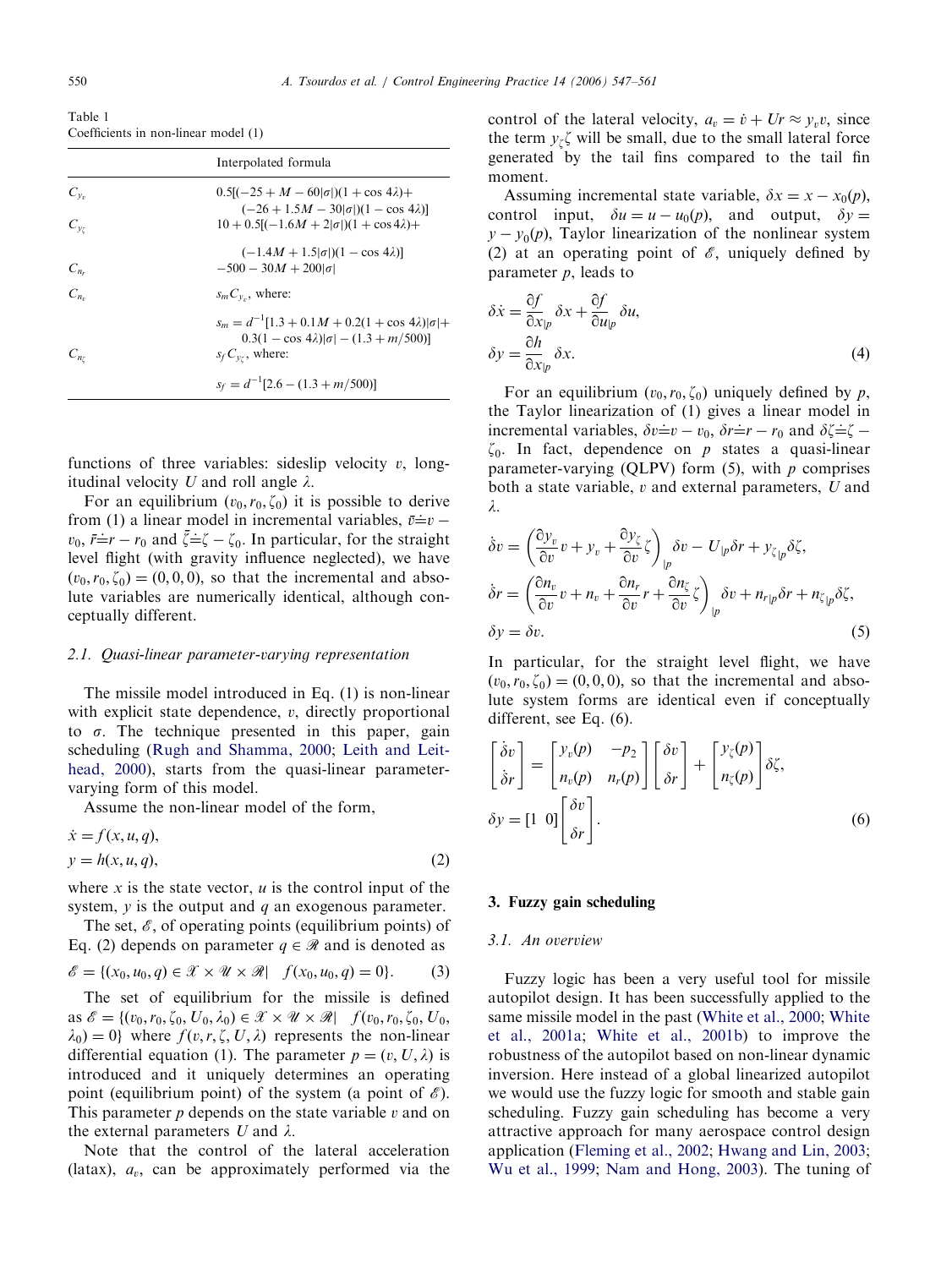the fuzzy controller can be implemented either with the use of linear matrix inequalities or using genetic algorithms. It has been shown in ([Molina-Cristobal et](#page-13-0) [al., 2004\)](#page-13-0) that using multi-objective genetic algorithms one can obtain a controller with better performance than when linear matrix inequalities are used, while maintaining the stability properties of the LMI optimization approach.

Fig. 2 shows a block diagram description of gain scheduling. The linear parameter-varying system constitutes a family of systems. For each member of this family of systems a LTI design is carried on. This discrete family of gain feedback controllers is first computed to guarantee performance at some operating points (related to  $p$ ) and valid in its neighborhood. The linear interpolation of these controllers carries over the performance of the closed-loop system on the whole flight envelope. The controller provides an incremental control input  $\delta \zeta$  and its total control to the plant is recovered as  $\zeta(p) = \zeta_0(p) + \delta \zeta$ .

# 3.2. Design of the sideslip velocity autopilot

Section 2.1 described the Horton missile in a linearized form and from Eq. (5) the incremental closed-loop system is derived for state feedback as follows:

$$
\delta \dot{x} = A(p)\delta x + B(p)\delta u = [A(p) + B(p)K(p)]\delta x, \tag{7}
$$

where  $K(p) = [K_1(p) \ K_2(p)]$  is the gain scheduled controller.

A suitable pole placement for this closed-loop system (7) will guarantee stability and performance accordingly. A polytopic approach is chosen here to capture the system nonlinearities. The polytope has to be sufficiently fine and representative of the closed-loop system on the full flight envelope. However, the convex hull on the full range of flight envelope gives only very limited insight of the nonlinearities involved and a family of convex hulls representative of the system on the flight envelope is preferred.

Using evolutionary algorithms, the flight envelope is split as many times as necessary to satisfy the performance criteria. This approach leads to a discrete family of controllers each of them valid in its direct neighborhood i.e. its corresponding convex polytope. The family of polytopes, noted  $\mathscr P$  has to cover the whole



Fig. 2. Block diagram description of the gain scheduling controller.



Fig. 3. A simple case of polytope  $P$  for a plant of dimension one and a parameter  $p$  of dimension two.

flight envelope,  $\mathscr{F}$ ,

$$
\bigcup_{(i,j,k)\in N^l\times N^m\times N^n} P(i,j,k) = \mathcal{P} \subset \mathcal{F},\tag{8}
$$

where  $(l, m, n)$  is the total number of controllers on each dimension. From the design results a family of controllers given by

$$
\mathcal{K} = \{K(i,j,k)| \quad \forall (i,j,k) \in N_l \times N_m \times N_n
$$
  

$$
K(i,j,k) \text{ valid on polytope } P(i,j,k)\}.
$$
 (9)

So far, the performance has been guaranteed only on each individual convex polytope. To extend this result to the whole flight envelope further constraints on the design have been imposed. The linear interpolation of the gains of successive controllers has been considered in the following. Each controller  $K(i_0, j_0, k_0)$  has to satisfy the design objectives at  $p(i_0, j_0, k_0)$  and in its direct neighborhood in a common domain with other neighboring controllers. In this work the direct neighbor of  $K(i_0, j_0, k_0)$  considered is as far as the  $p(i, j, k)$   $\forall (i, j, k) \in \{i_0 - 1, i_0 + 1\} \times \{j_0 - 1, j_0 + 1\}$  ${k_0 - 1, k_0 + 1}$ . Finally, any linear combination of these controllers in a direct neighborhood satisfies the performance. Fig. 3 is an attempt to visualize such polytopes for low dimensions.

The linear interpolation between these controllers carries over the performance properties of the closedloop system to the whole flight envelope.

# 4. Multi-objective evolutionary algorithm

## 4.1. Overview to multi-objective approach

Evolutionary Algorithms are optimization procedures which operate over a number of cycles (generations) and are designed to mimic the natural selection process through evolution and survival of the fittest [\(Deb, 2001\)](#page-13-0). Their use in optimization of control systems is growing ([Fleming and Purshouse, 2002\)](#page-13-0). A population of M independent individuals is maintained by the algorithm, each individual representing a potential solution to the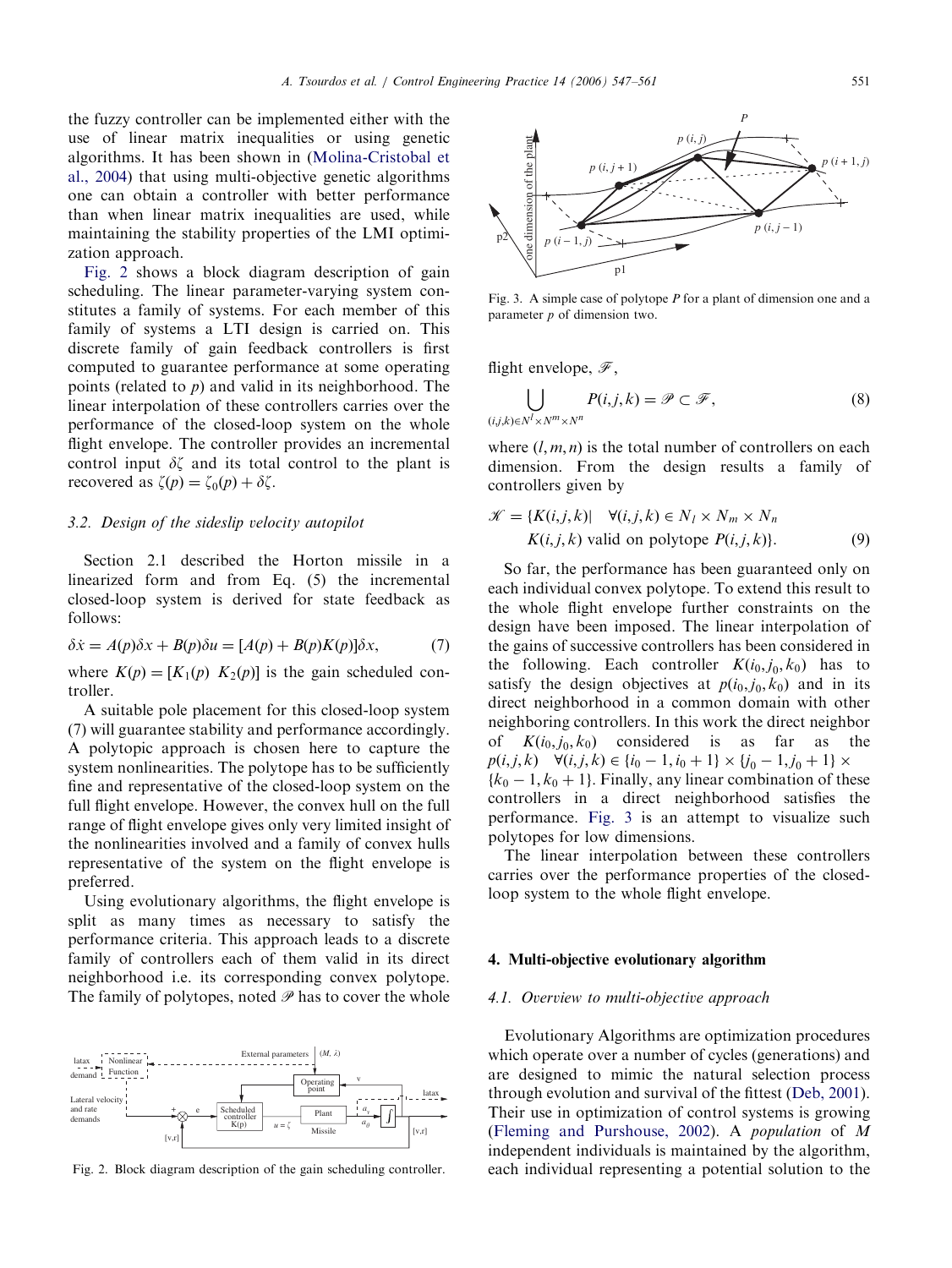problem. Each individual has one chromosome. This is the genetic description of the solution and may be broken into n sections called genes. Each gene represents a single parameter in the problem, therefore a problem that has eight unknowns for example, would require a chromosome with eight genes to describe it.

The three simple operations found in nature, natural selection, mating and mutation are used to generate new chromosomes and therefore new potential solutions. In this paper, an evolutionary strategy was used where new chromosomes were generated by a combination of mating (otherwise known as crossover) and applying Gaussian noise to each gene in each chromosome, with a standard deviation that evolved along with each gene. Each chromosome is evaluated at every generation using an objective function that is able to distinguish good solutions from bad ones and to score their performance. With each new generation, some of the old individuals die to make room for the new, improved offspring. Despite being very simple to code, requiring no directional or derivative information from the objective function and being capable of handling large numbers of parameters simultaneously, evolutionary algorithms can achieve excellent results.

# 4.2. Algorithm structure

The evolutionary strategy begins by generating an initial population of 50 chromosomes at random with the standard deviations of the mutations all set initially as one eighth of the total range of each gene. The initial population is evaluated and objective values generated (see Section 4.3) and then sorted (Section 4.4). Crossover and mutation are then applied to the chromosomes to generate another 50 chromosomes. These new chromosomes are then evaluated and the best 50 from all 100 chromosomes are chosen for the next generation. The process is repeated for 100 generations.

The crossover operation takes each chromosome in turn (chromosome a), and for each chooses a second chromosome at random (with replacement) to cross with (chromosome  $b$ ). A new chromosome  $(c)$  is generated 70% of the time using (10), and for the remaining 30% of the time, a copy of chromosome a is made. In (10),  $a_k$ ,  $b_k$  &  $c_k$  are gene k of chromosomes a, b & c and  $U_k$  is a uniform random number in the range [0,1] chosen anew for each gene and each chromosome a.

$$
c_k = a_k + (b_k - a_k)(1.5U - 0.25). \tag{10}
$$

The evolutionary strategy updates the standard deviation of the mutation and the value of each gene for every gene in each new chromosome, using (11). In (11),  $\sigma'_k(x)$  is the standard deviation of gene k of chromosome x,  $\omega'_k(x)$  is the value of gene k of chromosome  $x$ ,  $N(0, 1)$  is a random number with zero mean and unity variance Gaussian distribution and is chosen once per chromosome,  $N_k(0, 1)$  is a random number with zero mean and unity variance Gaussian distribution and is chosen afresh for every gene, and  $n$  is the number of genes in each chromosome.

$$
\sigma'_k(x) = \sigma_k(x) \exp(\tau_0 N(0, 1) + \tau_1 N_k(0, 1)),
$$
  
\n
$$
\omega'_k(x) = \omega_k(x) + \sigma'_k(x) N_k(0, 1),
$$
  
\n
$$
\tau_0 = \frac{1}{\sqrt{2\sqrt{n}}},
$$
  
\n
$$
\tau_1 = \frac{1}{\sqrt{2n}}.
$$
\n(11)

#### 4.3. Chromosome structure and objectives

#### 4.3.1. Chromosome

The chromosome structure needs to represent both the membership functions for the two inputs, and the output values for every possible rule. Three, four and five membership functions have been used for each of the two inputs. The member functions are triangular and overlapping to always give a unity sum as shown in Fig. 4. Other membership function shapes could be used that will give a smoother output map, such as Gaussian, but it is much more difficult to maintain the sum of the functions at unity, and also guarantee that there will be no gaps. It is also likely that more membership functions will be required, unless the spread of each side of the Gaussian is controlled independently.

For the two inputs, the input ranges are  $e_0 = 0.6$  to  $e_m = 6$  for the Mach number, and  $e_0 = 0^\circ$  to  $e_m = 30^\circ$ for the incidence. For example, for four member functions on an input, three genes are required to describe the relative positions of the peaks of the member functions as shown in Fig. 4. This process gives a total of four genes to represent the membership functions for three member functions per input, six genes for four member functions per input, and eight for five member functions. Each of the genes must lie in the range (0,1].

With *n* member functions per input, there will be  $n^2$ possible rules. The output value for each the rules is simply a triplet of constants, one for each of the three



Fig. 4. Membership function structure.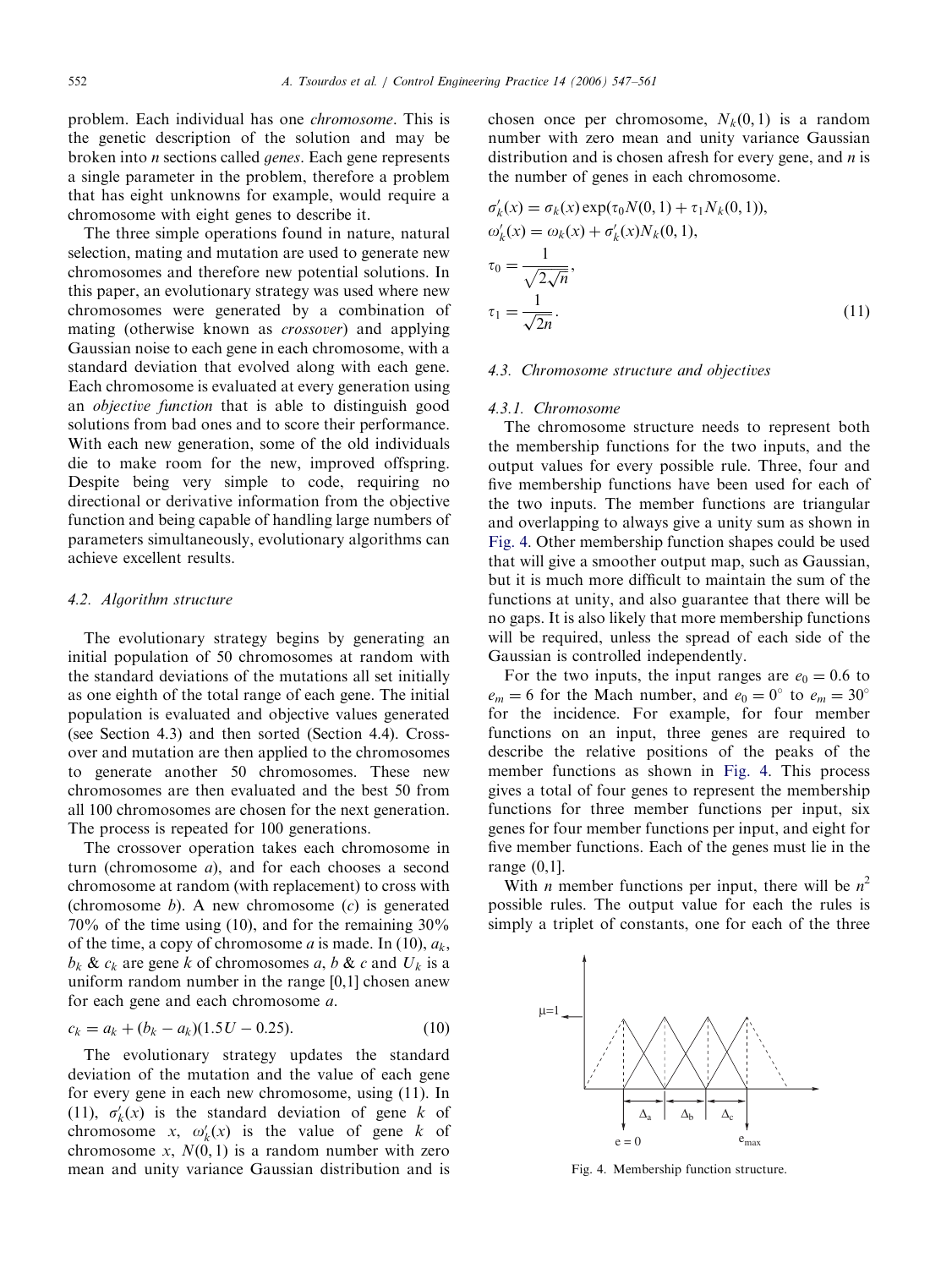outputs. Therefore with say four input member functions on each input, there are 16 possible rules, at 16 possible combinations of Mach and incidence. At each Mach–incidence combination, the three control gains are calculated by evaluating a local model of the system. The gains calculated by the local model are then associated with the corresponding rule and used to create the fuzzy control surface.

## 4.3.2. Objectives

The performance is tested by generating the step response of the system for 100 uniformly spaced points in the Mach/incidence domain (10 per input). The rise time and settling time of the system are recorded at each point. Two objectives are then generated that summarize the performance of each chromosome.

The first objective is taken as the difference between the slowest and fastest rise times of the 100 trials for each chromosome. The second objective is the difference between the slowest and fastest settling times.

# 4.4. Non-dominated ranking

With multiple objectives, a Pareto-optimal set of results ([Deb, 2001](#page-13-0)) may be formed where no single solution is better than any other in all objectives. These solutions are said to be *non-dominated* as no solution can be chosen in preference to the others based on the all objectives alone. There exists a single Pareto-optimal set of solutions to the problem. At any intermediate stage of optimization, a set of non-dominated results will have been identified. This set may or may not be the Pareto optimal set.

A non-dominated ranking method [\(Deb, 2001\)](#page-13-0) is used in the evolutionary algorithm to generate and maintain a non-dominated set of results. Conventional evolutionary algorithms often use a ranking method where the calculated objective values are sorted and assigned a rank that is dependent only upon their position in the list, rather than their objective value. The ranking operation helps to prevent premature convergence of the evolutionary algorithm.

The non-dominated ranking system operates by first identifying the non-dominated solutions in the population and assigning them a rank of one. A dummy value (1 in this implementation) is assigned to these solutions and a sharing process is applied. With the sharing, the dummy values of the individuals are reduced if they have near neighbours (in the objective space). The sharing process ensures that a spread of solutions is obtained across the non-dominated front. The minimum value assigned to the level-one solutions is identified and then reduced slightly (by  $1\%$ ) and used as a dummy value for the next level of processing. The level-one individuals are removed from the population and the identification–sharing process repeated on the remaining set, using the reduced dummy value for the sharing operation. The ranking process is continued until all of the individuals have been accounted for. The resulting objectives are intended to be used with a maximization strategy and have been adjusted to allow both of the objectives to be minimized.

#### 5. Closed-loop performance requirements

The autopilot is required to track lateral acceleration commands  $a_{v_d}$  over the whole flight envelope. This should guide us to set a number of design objectives and use the evolutionary algorithm approach describe in previous section to obtain the fuzzy (PDC) controller for our missile lateral autopilot.

Settling time based cost function: For the maximum settling time case,

$$
J_{1_i} = \frac{Re(np_i) - Re(pp_i)}{Re(np_i) - \sigma_{r_i}},
$$
\n(12)

where  $\sigma_{ri}$  is the location of the corresponding right boundary. Similarly for the minimum settling time case  $J_{2_i}$ .

Damping ratio based cost function: For the maximum damping ratio case,

$$
J_{3_i} = \frac{\theta_{np_i} - \theta_{pp_i}}{\theta_{np_i} - \theta_{\zeta_{\text{max}}}},
$$
\n(13)

where  $\alpha_{np_i}$  and  $\alpha_{pp_i}$  are the angles between the negative real axis and  $np_i$  and  $pp_i$ , respectively.  $\alpha_{\zeta_{\text{max}}} = \cos^{-1}\zeta_{\text{max}}$ is the lower bound required for  $\alpha_{pi}$ . Similarly for the minimum damping ratio case  $J_{4_i}$ .

Composite cost function:

$$
J_i = \max\{J_{1_i}, J_{2_i}, J_{3_i}, J_{4_i}\}.
$$
\n(14)

To find a best solution that results a desired controller (i.e  $J_i \leq 1$ ), a global minima search method, otherwise the evolutionary algorithm approach described in previous section will be used.

#### 5.1. Pole colouring

The controller synthesis can initially be done by assigning the dominant poles,  $pp_i$  to the specific locations which satisfy certain settling time and damping ratio constraints. These poles are paired with nominal poles,  $np_i$ , which are attached to a D-stability region (Söylemez, 1999).

## 5.1.1. Experimental results

[Figs. 5–8](#page-7-0) show a set of typical non-dominated surfaces after 100 generations for each of the membership function configurations. Neither of the three objectives can be minimized simultaneously, so the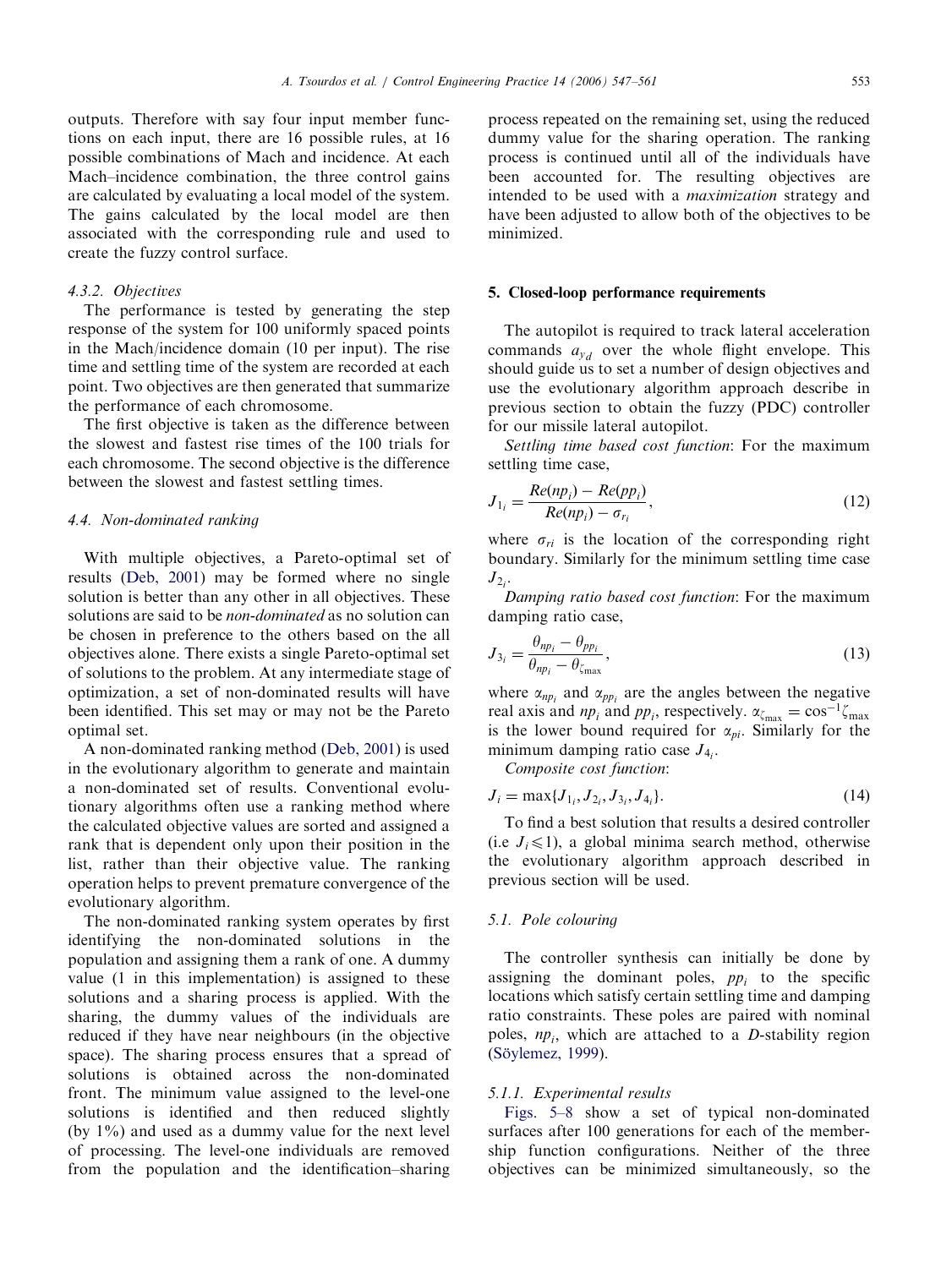<span id="page-7-0"></span>

Fig. 5. Non-dominated set for 5 membership functions (MF) each, 4 MF each and 3 MF each (spread of steady-state error against spread of rise).



Fig. 6. Non-dominated set for 5 membership functions (MF) each, 4 MF each and 3 MF each (spread of settle against spread of rise).

Pareto front forms curves. All of the solutions on the non-dominated front are valid solutions to the problem and it is down to the system designer to choose a single solution for use in the control system.

[Figs. 9](#page-8-0) and [10](#page-8-0) show the locations of the membership functions for the 3 membership function system (MF 1 and 3 are at zero and 1, respectively). The positions are sorted to correspond to the order of the points on the Pareto set, with point 1 corresponding to the solution with the lowest spread of rise time. [Figs. 11–14](#page-8-0) show the corresponding plots for the trials with 4 and 5 membership functions per input.

It is apparent from [Figs. 9,](#page-8-0) [11](#page-8-0) and [13](#page-9-0) that the Mach input is dominant when shaping the control surfaces, also the spread of rise times plays a significant role in the



Fig. 7. Non-dominated set for 5 membership functions (MF) each, 4 MF each and 3 MF each (spread of steady-state error against spread of settle).



Fig. 8. Non-dominated set for 5 membership functions (MF) each, 4 MF each and 3 MF each, 3D plot of all three objectives.

evolutionary process. The lines on the plots progress relatively smoothly with respect to the objective surface, whereas [Figs. 10](#page-8-0), [12](#page-8-0) and [14](#page-9-0) have little correlation with the progression of the objectives. This effect suggests that fewer membership functions are required for the incidence input.

[Figs. 15](#page-9-0) and [16](#page-9-0) show the surfaces generated by the fuzzy inference systems for the two control gains for the solution with 5 membership functions in both inputs that minimizes the error in the pole locations.

Simulation response for the normalized acceleration is shown in [Fig. 17](#page-10-0). It can been easily observed that the controller meets all the objectives and the steady state error in within the 10% bounds.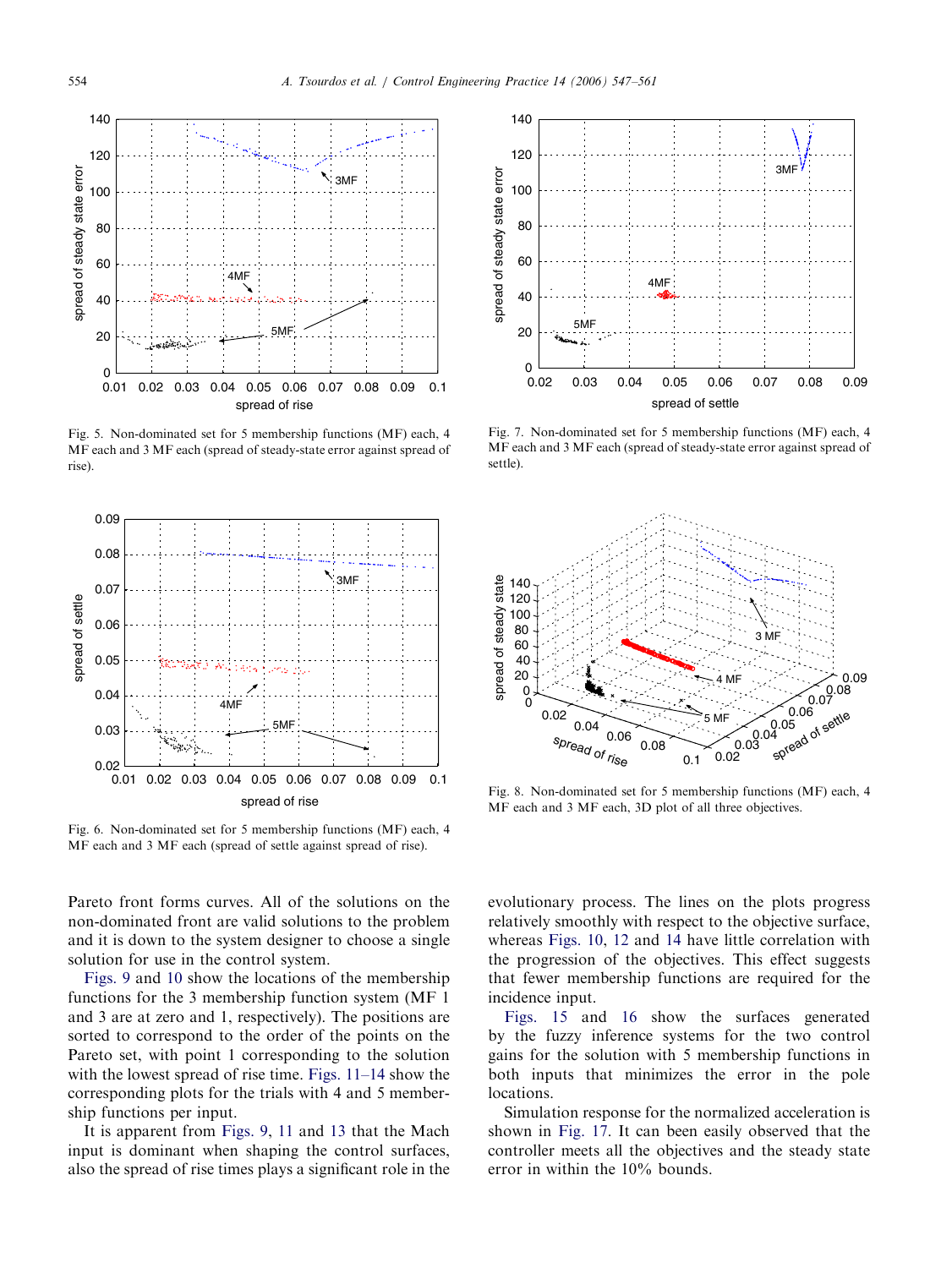<span id="page-8-0"></span>

Fig. 9. Membership function locations for Mach and 3 member functions.



Fig. 10. Membership function locations for Incidence and 3 member functions.

# 5.2. Tracking control design

The controller described in previous section would result only to a desired transient of all local models by placing the poles of all the local systems within a specified area. Since however the objective of a missile autopilot, apart of good transient is minimum steady state error we have to include that in the other design specifications. Zero steady state error can be achieved with an integral term in the forward path.

The new augmented model would contain for this system one more state variable to account for this



Fig. 11. Membership function locations for Mach and 4 member functions.



Fig. 12. Membership function locations for Incidence and 4 member functions.

integral term. This new state variable is defined as

$$
x_i = \int_{t_0}^t \mathbf{e} \, dt = \int_{t_0}^t (y - r) \, dt. \tag{15}
$$

Therefore,

$$
\dot{x}_i = [y_d - r].\tag{16}
$$

The state space now is described by

$$
\begin{bmatrix} \dot{x} \\ - \\ \dot{x}_i \end{bmatrix} = \begin{bmatrix} A(p) & 0 \\ -C & 0 \end{bmatrix} \begin{bmatrix} x \\ x_i \end{bmatrix} + \begin{bmatrix} B \\ 0 \end{bmatrix} \zeta + \begin{bmatrix} \mathbf{0} \\ \mathbf{I} \end{bmatrix} r.
$$
 (17)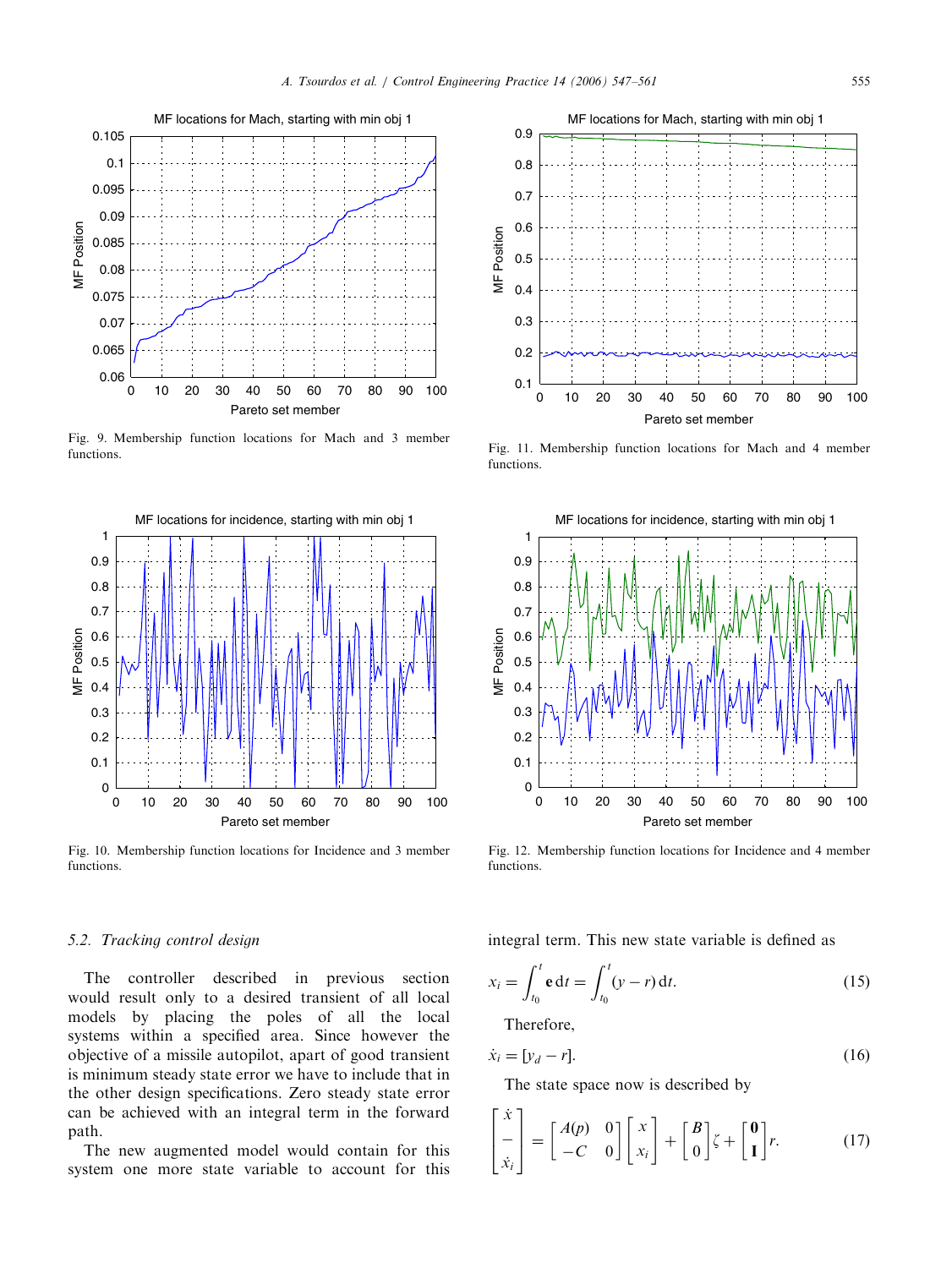<span id="page-9-0"></span>

Fig. 13. Membership function locations for Mach and 5 member functions.



Fig. 14. Membership function locations for Incidence and 5 member functions.

The compensated system therefore becomes:

$$
\begin{bmatrix} \dot{x} \\ - \\ \dot{x}_i \end{bmatrix} = \begin{bmatrix} A(p) - BK(p) & -BK_i \\ -C & 0 \end{bmatrix} \begin{bmatrix} x \\ - \\ x_i \end{bmatrix} + \begin{bmatrix} 0 \\ - \\ 1 \end{bmatrix} r. \quad (18)
$$

The characteristic polynomial of the compensated system is then equated with the desired polynomial at each step to adapt the controller gains.

The compensated system is of one order higher than the nominal one. This is because of the integral term, added for tracking purposes. The third pole has to be placed however in such location that the third order compensated system to behave similar to a second order.



Fig. 15. Example gain surface for  $K_1$  and 5 MF per input.



Fig. 16. Example gain surface for  $K_2$  and 5 MF per input.

This adds an extra requirement to the selection of gains for pole placement.

## 5.2.1. Experimental results

[Fig. 18](#page-10-0) shows a set of typical non-dominated surfaces after 100 generations for each of the membership function configurations. Both of the objectives cannot be minimized simultaneously, so the Pareto front forms curves.

[Figs. 19](#page-10-0) and [20](#page-10-0) show the locations of the membership functions for the 3 membership function system (MF 1 and 3 are at zero and 1 respectively). The positions are sorted to correspond to the order of the points on the Pareto set, with point 1 corresponding to the solution in the top left hand corner of the Pareto set. [Figs. 21,](#page-11-0) [22,](#page-11-0) [24](#page-11-0) and [19](#page-10-0) show the corresponding plots for the trials with 4 and 5 membership functions per input.

It is clear from [Figs. 19,](#page-10-0) [21](#page-11-0) and [23](#page-11-0) that the Mach input is dominant when shaping the control surfaces.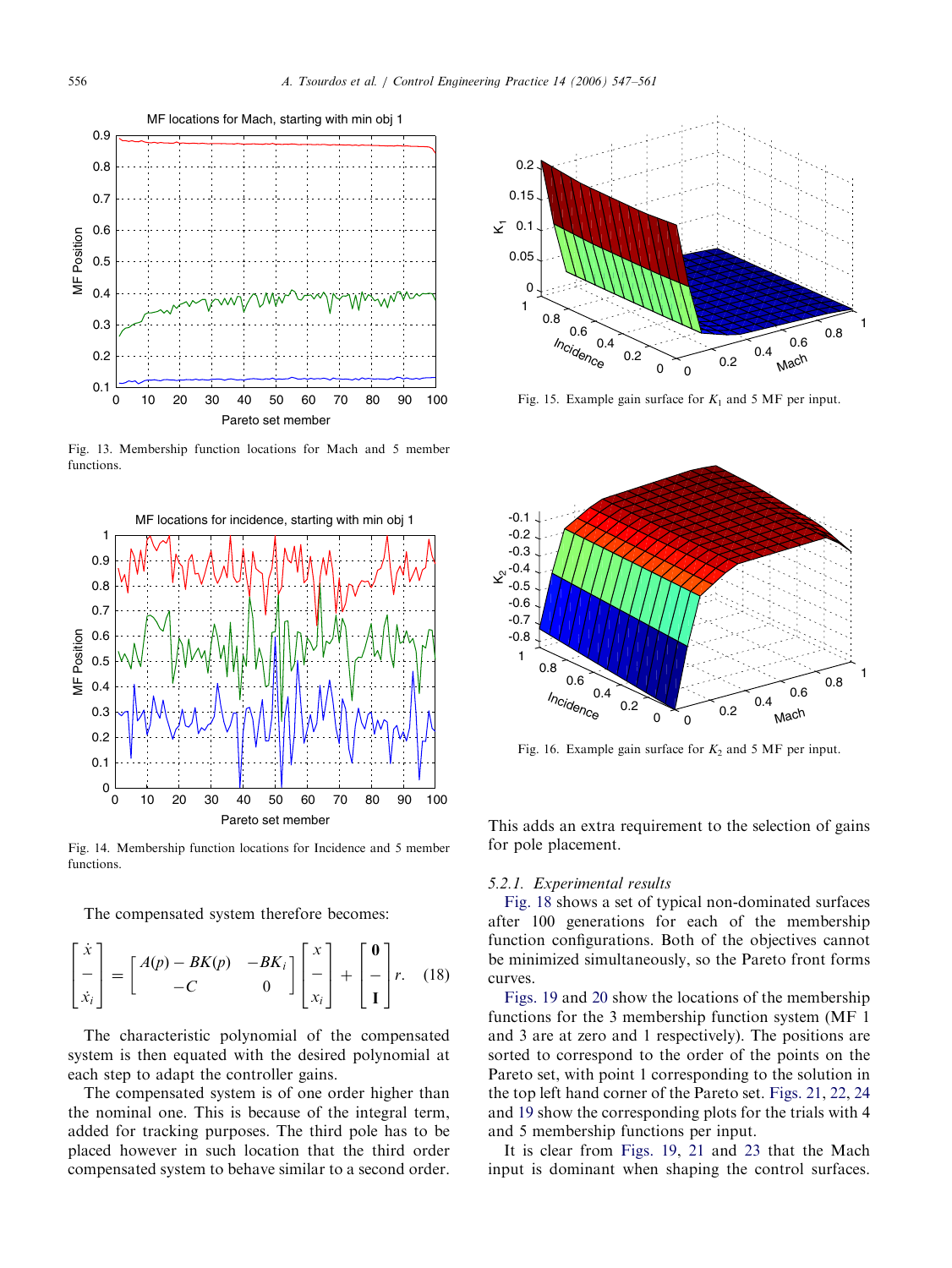<span id="page-10-0"></span>

Fig. 17. Normalized acceleration using the pole colouring approach.



Fig. 18. Pareto set for 5 Membership Functions (MF) each, 4 MF each and 3 MF each.

The lines on the plots progress smoothly with respect to the objective surface, whereas Figs. 20, [22](#page-11-0) and [24](#page-11-0) have little correlation with the progression of the objectives. This effect suggests that fewer membership functions are required for the incidence input.

[Figs. 25–27](#page-11-0) show the surfaces generated by the fuzzy inference systems for the three control gains for the solution with 5 membership functions in both inputs that minimizes the error in the spread of rise times.

[Fig. 28](#page-12-0) shows the controller gains obtained by fuzzy gain scheduling using 5 membership functions and the controller gains obtained using LPV shelf-scheduling controller using 100 local models. Since the values of the controller gains obtained from the two different gain scheduling design approaches are very close we can



Fig. 19. Membership function locations for Mach and 3 member functions.



Fig. 20. Membership function locations for Incidence and 3 member functions.

conclude that our 5 MF fuzzy gains scheduling can achieve similar performance as the one using LPV shelf-scheduling controller using 100 local models. That is achieved without the use of much higher gain values. Therefore, one could claim that the use of evolutionary algorithms for fuzzy gain scheduling design allows us to reduce the number of local models while achieving similar properties as LPV shelf scheduling controller using LMI type approaches. This approach removes the usual ad-hoc choice of the necessary number of local models that have to be selected in the gain scheduling.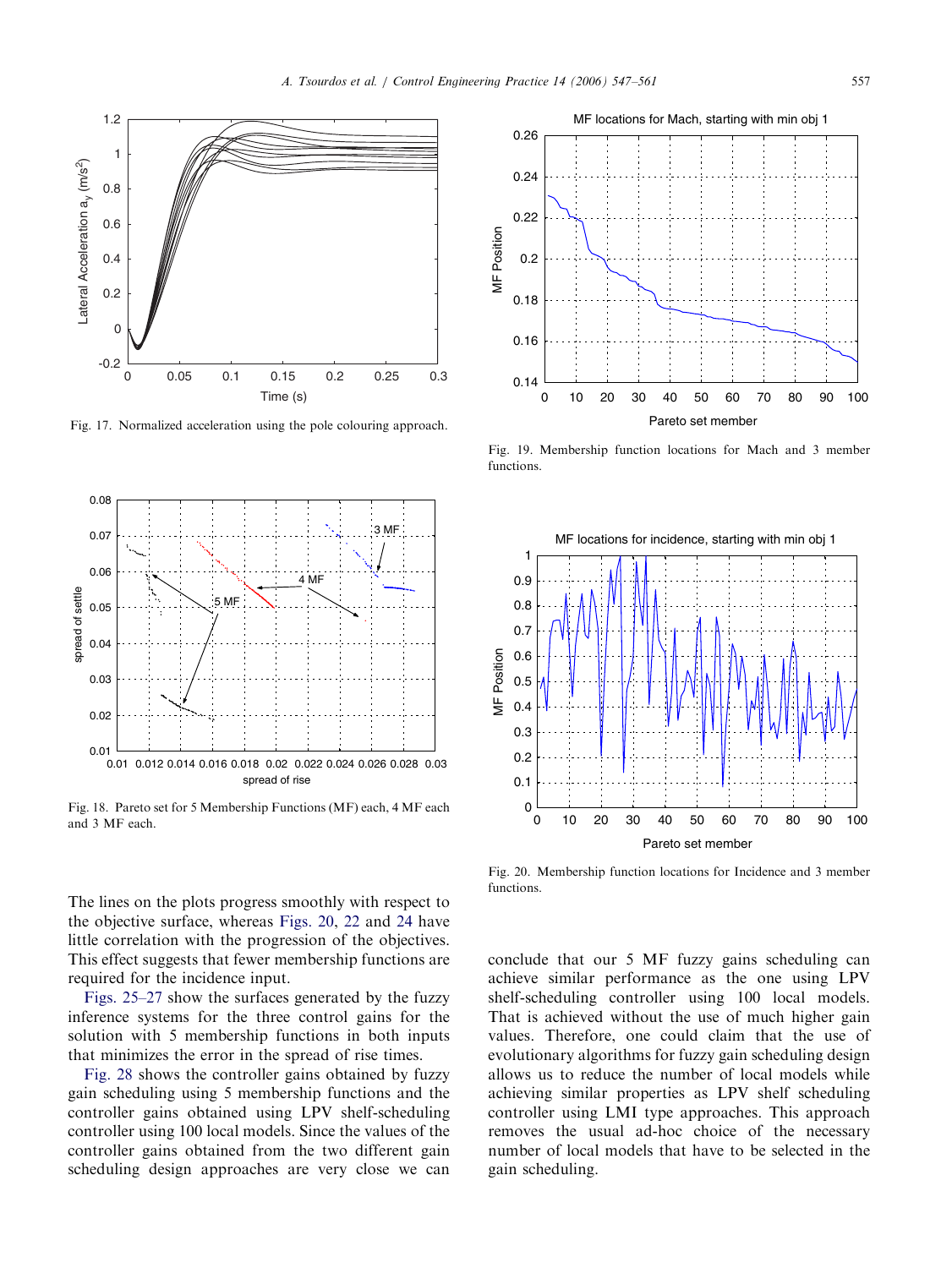<span id="page-11-0"></span>

Fig. 21. Membership function locations for Mach and 4 member functions.



Fig. 22. Membership function locations for Incidence and 4 member functions.

Simulation response for the normalized acceleration shown in [Fig. 29.](#page-12-0) It can be observed that the controller meets all the objectives including zero steady state error.

# 6. Conclusions

This paper has shown that a fuzzy pole-placement controller can be designed for complex non-linear systems to produce given performance over a range of plant conditions. The use of evolutionary algorithms to optimism the fuzzy inference system removes the requirement of expert knowledge to design the fuzzy landscape as the multi-objective algorithm is capable of



Fig. 23. Membership function locations for Mach and 5 member functions.



Fig. 24. Membership function locations for Incidence and 5 member functions.



Fig. 25. Example gain surface for  $K_1$  and 5 MF per input.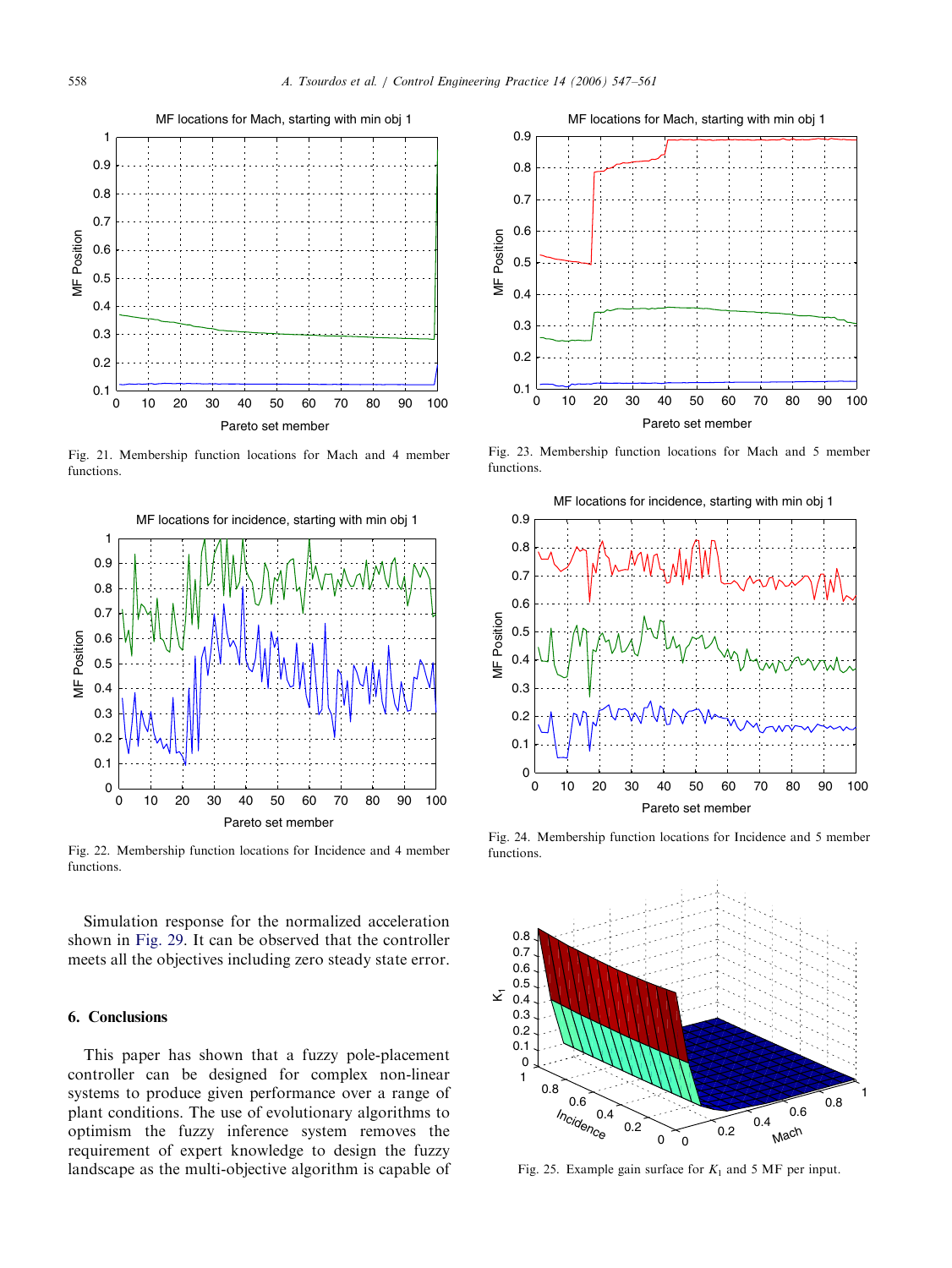<span id="page-12-0"></span>

Fig. 26. Example gain surface for  $K_2$  and 5 MF per input.



Fig. 27. Example gain surface for  $K_3$  and 5 MF per input.



5 model Fuzzy interpolation vs. 100 model linear interpolation

Fig. 28. 5 model fuzzy interpolation vs. 100 model linear interpolation.



Fig. 29. Normalized acceleration using the pole colouring approach.

discovering a range of solutions with little designer intervention.

The multi-objective formulation allows many potential solutions to be generated simultaneously. The designer can then choose a candidate solution whilst being informed of what other solutions to the problem may exist.

## References

- Apkarian, P., Biannic, J. M., & Gahinet, P. (1995). Self-scheduled  $H_{\infty}$ control of missile via linear matrix inequalities. Journal of Guidance Control and Dynamics, 18(3), 532–538.
- Apkarian, P., & Gahinet, P. (1995). A convex characterization of the gain-scheduled  $H_{\infty}$  controllers. IEEE Transactions on Automatic Control, 40(10), 853–864.
- Apkarian, P., Gahinet, P., & Becker, G. (1995). Self-scheduled  $H_{\infty}$ control of linear parameter varying systems: A design example. Automatica, 31(9), 1251–1261.
- Balas, G. J., Doyle, J. C., Glover, K., Packard, A., & Smith, R. (1994). The  $\mu$ -analysis and synthesis toolbox. Cambridge, MA: The MathWorks Inc.
- Barmish, B. R. (1995). Necessary and sufficient conditions for quadratic stability of an uncertain system. Journal of Optimization Theory and Applications, 46, 299–408.
- Baumann, W. T., & Rugh, W. J. (1986). Feedback control of nonlinear systems by extended linearization. IEEE Transactions on Automatic Control, 31(1), 40–46.
- Beaven, R. W., Wright, M. T., Garvey, S. D., & Friswell, M. I. (1995). The application of setpoint gain scheduling to high-speed independent drives. Control Engineering Practice, 3(11), 1581–1585.
- Becker, G. (1993). Quadratic stability and performance of linear parametrically dependent systems. Ph.D. Thesis, Department of Mechanical Engineering, University of California, Berkeley.
- Becker, G. (1996). Additional results on parameter-dependent controllers for LPV systems. In 13th IFAC world congress (vol. G, pp. 351–356).
- Becker, G., & Packard, A. (1994). Robust performance of linear parametrically varying systems using parametrically-dependent linear feedback. Systems and Control Letters, 23(3), 205–215.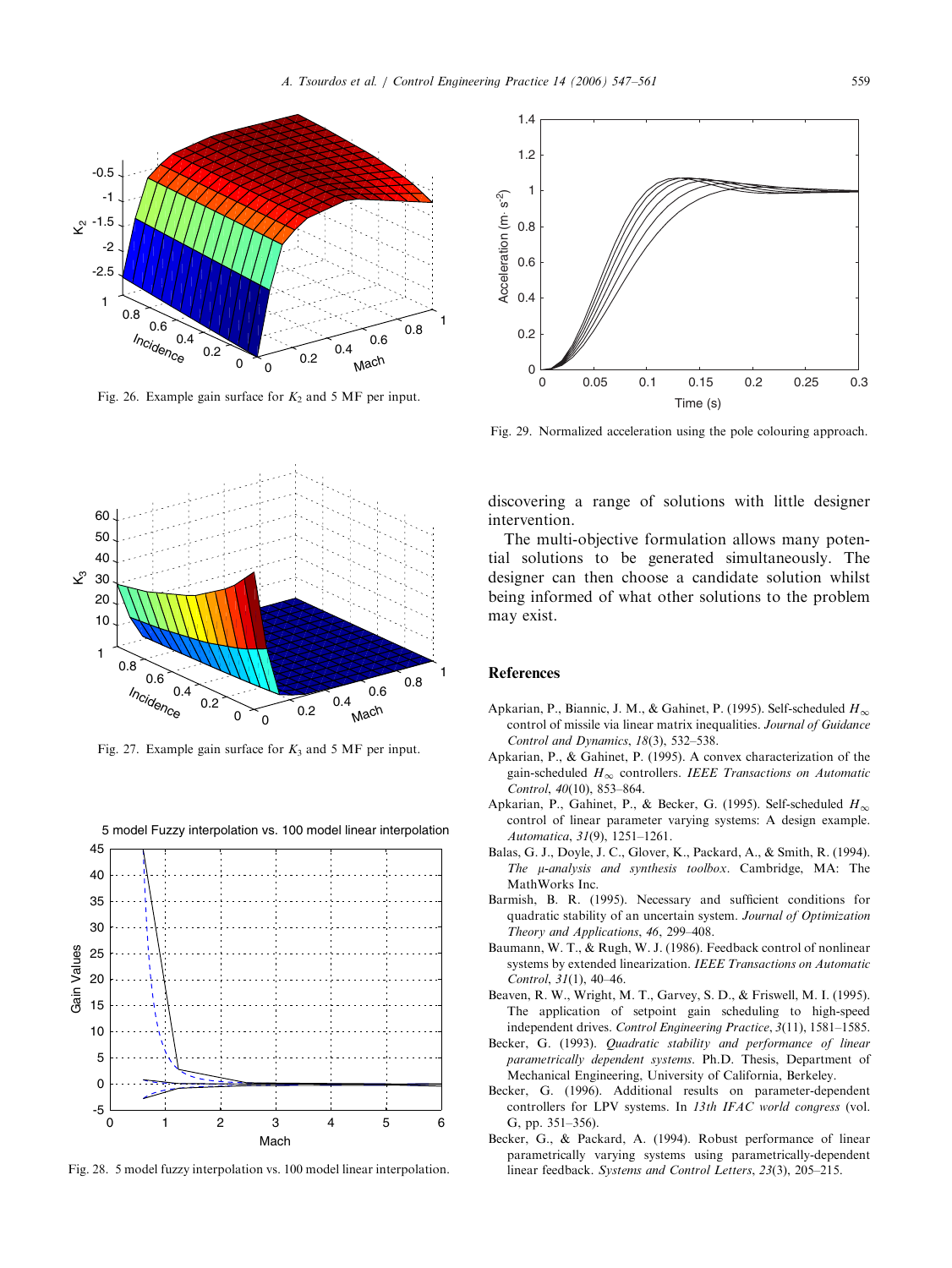- <span id="page-13-0"></span>Boyd, S., El Ghaoui, L., Feron, E., & Balakrishnan, V. (1994). Linear matrix inequalities in system and control theory. Philadelphia, PA: SIAM.
- Deb, K. (2001). Multi-objective optimization using evolutionary algorithms. New York: Wiley.
- Deb, K., Agrawal, S., Pratap, A., Meyarivan, T. (2000). A fast elitist non-dominated sorting genetic algorithm for multi-objective optimization: NSGA-II. In Parallel problem solving from nature VI conference (pp. 849–858), Paris, France, September.
- Deb, K., Mohan, M., Mishra, M. (2003). A fast multi-objective evolutionary algorithm for finding well-spread Pareto optimal solutions. Technical Report 2003002, KanGAL, [http://www.iitk.a](http://www.iitk.ac.in/kangal/papers/k2003002.pdf)[c.in/kangal/papers/k2003002.pdf,](http://www.iitk.ac.in/kangal/papers/k2003002.pdf) February.
- Doyle, J. C., Glover, K., Khargonekar, P. P., & Francis, B. (1989). State-space solutions to standard  $H_2$  and  $H_\infty$  control problems. IEEE Transactions on Automatic Control, 34(8), 831–847.
- Doyle, J., Packard, J., Zhou, K. (1991). Review of LFTs, LMIs and  $\mu$ . In 30th IEEE conference on decision and control ( vol. 2, pp. 1227–1232).
- Feron, E., Apkarian, P., & Gahinet, P. (1996). Analysis and synthesis of robust control systems via parameter-dependent Lyapunov functions. IEEE Transactions on Automatic Control, 41(7), 1041–1046.
- Fleming, P. J., Chipperfield, A. J., & Bica, B. (2002). Fuzzy scheduling control of a gas turbine aero-engine: A multi-objective genetic algorithm. IEEE Transactions Industrial Electronics, 49(3), 526–548.
- Fleming, P. J., & Purshouse, R. C. (2002). Evolutionary algorithms in control systems engineering: a survey. Control Engineering Practice, 10(11), 1223–1241.
- Gahinet, P., & Apkarian, P. (1994). A linear matrix inequality approach to  $H_{\infty}$  control. International Journal of Robust and Nonlinear Control, 4(4), 421–448.
- Gahinet, P., Apkarian, P., & Chilali, M. (1996). Affine parameterdependent Lyapunov functions for real parametric uncertainty. IEEE Transactions on Automatic Control, 41(3), 436–442.
- Gahinet, P., Nemirovski, A., Laub, A. J., & Chilali, M. (1995). LMI control toolbox. Cambridge, MA: The Mathworks Inc.
- Haddad, W., & Bernstein, D. (1993). Explicit construction of quadratic Lyapunov functions for the small gain, positivity, circle, and Popov theorems and their application to robust stability. International Journal of Robust and Nonlinear Control, 3(4), 313–339.
- Haddad, W. M., & Bernstein, D. (1995). Parameter-dependent Lyapunov functions and the Popov criterion in robust analysis and synthesis. IEEE Transactions on Automatic Control, 40(3), 536–543.
- Horton, M. P. (1992). A study of autopilots for the adaptive control of tactical guided missiles. Master's thesis, University of Bath.
- Horton, M. P. (1995). Autopilots for tactical missiles: An overview. IMechE: Journal of Systems and Control Engineering, 209, 127–139.
- Hwang, C. L., & Lin, C. L. (2003). A dynamically fuzzy gainscheduled design for missile autopilot. Aeronautical Journal, 107, 599–606.
- Hyde, R. A., & Glover, K. (1993a). The application of scheduled  $H_{\infty}$ controllers to a VSTOL aircraft. IEEE Transactions on Automatic Control, 38(7), 1021–1039.
- Hyde, R.A., Glover, K. (1993b). Taking  $H_{\infty}$  control into flight. In 32nd IEEE Conference on Decision and Control (vol. 2, pp. 1458–1463).
- Hyde, R. A., & Glover, K. (1995). VSTOL first flight on an  $h_{\infty}$  control law. Computing and Control Engineering Journal, 6(1), 11–16.
- Iwasaki, T., & Skelton, R. E. (1994). All controllers for the general  $H_{\infty}$ control problem: LMI existence conditions and state space formulas. Automatica, 30, 1307–1317.
- Kamen, E. W., & Khargonekar, P. P. (1984). On the control of linear systems whose coefficients are functions of parameters. IEEE Transactions on Automatic Control, 29(1), 25–33.
- Khargonekar, P. P., Petersen, I. R., & Zhou, K. (1990). Robust stabilization of uncertain linear systems: Quadratic stability and  $H_{\infty}$  control theory. IEEE Transactions on Automatic Control, 35(3), 356–361.
- Leith, D. J., & Leithead, W. E. (2000). Survey of gain-scheduling analysis and design. International Journal of Control, 73(11), 1001–1025.
- Lin, S. T., & Lee, C. M. (1996). Multivariable control of the J-85 turbojet engine for full flight envelope operation. Journal of Guidance, Control and Dynamics, 19(4), 913–920.
- Molina-Cristobal, A., Griffin, I. A., Fleming, P. J., Owens, D. H. (2004). Multiobjective control: A comparative study of a multiobjective genetic algorithm and linear matrix inequalities. In Conference of the North American fuzzy information processing society (pp. 417–422).
- Nam, Y., & Hong, S. K. (2003). Affine parameter-dependent ts fuzzy controller with application to aircraft roll control. Journal of Intelligent and Fuzzy Systems, 13(1), 25–33.
- Nemirovskii, A., Gahinet, P. (1994). The projective method for solving linear matrix inequalities. In 1994 American Control Conference (vol. 1, pp. 840–844).
- Nichols, R. A., Reichert, R. T., & Rugh, W. J. (1993). Gain scheduling for  $H_{\infty}$  controllers: A flight control example. IEEE Transactions on Control Systems Technology, 1, 69–79.
- Packard, A. (1994). Gain scheduling via linear fractional transformations. Systems and Control Letters, 22(2), 79–92.
- Packard, A., & Doyle, J. C. (1993). The complex structured singular value. Automatica, 29(1), 71-109.
- Packard, A., Doyle, J. C., & Balas, G. (1993). Linear, multivariable robust control with a perspective. Journal of Dynamic Systems, Measurement and Control, 115(2B), 426–438.
- Packard, A., Zhou, K., Pandey, P., Becker, G. (1991). A collection of robust control problems leading to LMIs. In 34th IEEE conference on decision and control (vol. 2, pp. 1245–1250).
- Ravi, R., Nagpal, K. M., & Khargonekar, P. P. (1991).  $H_{\infty}$ control of linear time-varying systems: A state space approach. SIAM Journal on Control and Optimization, 29, 1394–1413.
- Rotea, M. A., Corless, M., Da, D., & Petersen, I. R. (1993). Systems with structured uncertainty: Relations between quadratic and robust stability. IEEE Transactions on Automatic Control, 38(5), 799–803.
- Rugh, W. J. (1993). Analytical framework for gain scheduling. IEEE Control Systems Magazine, 11, 799–803.
- Rugh, W. J., & Shamma, J. S. (2000). Survey paper: Research on gain scheduling. Automatica, 36, 1401–1425.
- Scherer, C. (1992).  $H_{\infty}$  control state by state feedback for plants with zeros on the imaginary axis. SIAM Journal on Control and Optimization, 30(1), 123–142.
- Shahruz, S. M., & Behtash, S. (1992). Design of controllers for linear parameter varying systems by the gain scheduling technique. Journal of Mathematical Analysis and Applications, 168(1), 195–217.
- Shamma, J. S., & Athans, M. (1990). Analysis of gain scheduled control for nonlinear plants. IEEE Transactions on Automatic Control, 35(8), 898–907.
- Shamma, J. S., & Athans, M. (1991). Guaranteed properties of gain scheduled control for linear parameter-varying plants. Automatica, 27(3), 559–564.
- Shamma, J. S., & Athans, M. (1992). Gain scheduling: Potential hazards and possible remedies. IEEE Control Systems Magazine, 13, 101–107.